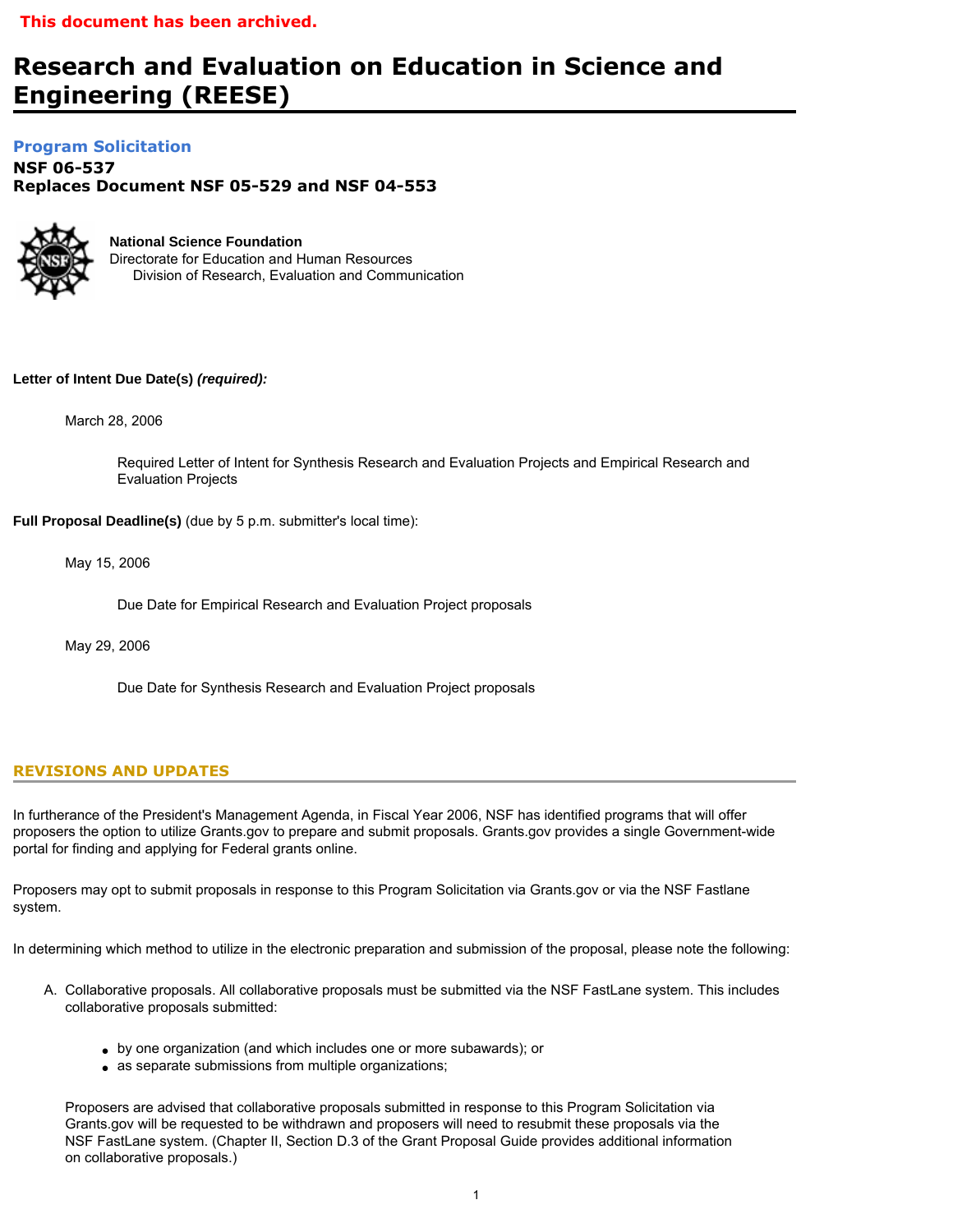B. All Other Types of Proposals That Contain Subawards. All other types of proposals that contain one or more subawards also must be submitted via the NSF Fastlane system. (Chapter II, Section C.2.g.(vi)(e) of the Grant Proposal Guide provides additional information on subawards.)

The Division of Research, Evaluation, and Communication in the Directorate for Education and Human Resources of NSF has revised two former solicitations the Evaluative Research and Evaluation Capacity Building and Research on Learning and Education ([NSF 05-529](http://www.nsf.gov/publications/pub_summ.jsp?ods_key=nsf05529)) and the Interagency Education Research Initiative ([NSF 04-553](http://www.nsf.gov/publications/pub_summ.jsp?ods_key=nsf04553)) into a single solicitation with a strong emphasis on promoting research and evaluation on learning in the science, technology, engineering, and mathematics disciplines supported by the National Science Foundation.

# <span id="page-1-0"></span>**SUMMARY OF PROGRAM REQUIREMENTS**

# **General Information**

## **Program Title:**

Research and Evaluation on Education in Science and Engineering (REESE)

#### **Synopsis of Program:**

The Division of Research, Evaluation and Communication (REC) in the Directorate for Education and Human Resources (EHR) of the National Science Foundation (NSF) supports basic and applied research and evaluation that enhances science, technology, engineering and mathematics (STEM) learning and teaching. This solicitation calls for two types of proposals—synthesis and empirical.

- *Synthesis Research and Evaluation Project proposals* should identify areas where the knowledge base in either evaluation or research is sufficiently robust to support strong scientific claims, identify areas of importance to education research and practice, and propose rigorous methods for synthesizing findings and drawing conclusions. Proposals for workshops and other meetings are permitted.
- *Empirical Research and Evaluation Project proposals* should identify areas that have the potential for advancing discovery and innovation at the frontiers of STEM learning. These proposals are expected to be based deeply in the STEM disciplines and be theoretically and methodologically strong with the potential of contributing to theory, methodology, and practice.

For either type of proposal, areas of interest include behavioral, cognitive, social, and technological aspects of learning and education; learning in formal and informal settings; diffusion, implementation, and the role of context in educational and learning innovations; and theoretical, methodological, and statistical issues of importance in advancing research and evaluation. Investigators from across the broad range of disciplines supported by the NSF are invited to submit proposals. Interdisciplinary proposals are particularly welcome.

## **Cognizant Program Officer(s):**

- Elizabeth VanderPutten, Program Director, Directorate for Education & Human Resources, Division of Research, Evaluation & Communication, 855 S, telephone: (703) 292-5147, fax: (703) 292-9046, email: [evanderp@nsf.gov](mailto:evanderp@nsf.gov)
- John C. Cherniavsky, Senior EHR Advisor for Research, Directorate for Education & Human Resources, Division of Research, Evaluation & Communication, 855 S, telephone: (703) 292-5136, fax: (703) 292-9046, email: [jchernia@nsf.gov](mailto:jchernia@nsf.gov)
- Gabriel M. Della-Piana, Program Director, Directorate for Education & Human Resources, Division of Research, Evaluation & Communication, 855 S, telephone: (703) 292-5141, fax: (703) 292-9046, email: [gdellapi@nsf.gov](mailto:gdellapi@nsf.gov)
- James Dietz, Program Director, Directorate for Education & Human Resources, Division of Research, Evaluation & Communication, 855 S, telephone: (703) 292-5156, fax: (703) 292-9046, email: [jdietz@nsf.gov](mailto:jdietz@nsf.gov)
- Janice M. Earle, Program Director, Directorate for Education & Human Resources, Division of Research, Evaluation & Communication, 885 S, telephone: (703) 292-5097, fax: (703) 292-9044, email: [jearle@nsf.gov](mailto:jearle@nsf.gov)
- Elmima C. Johnson, Program Director, Directorate for Education & Human Resources, Division of Research, Evaluation & Communication, 855 S, telephone: (703) 292-5137, fax: (703) 292-9046, email: [ejohnson@nsf.gov](mailto:ejohnson@nsf.gov)
- David McArthur, Program Director (SOC), Directorate for Education & Human Resources, Division of Undergraduate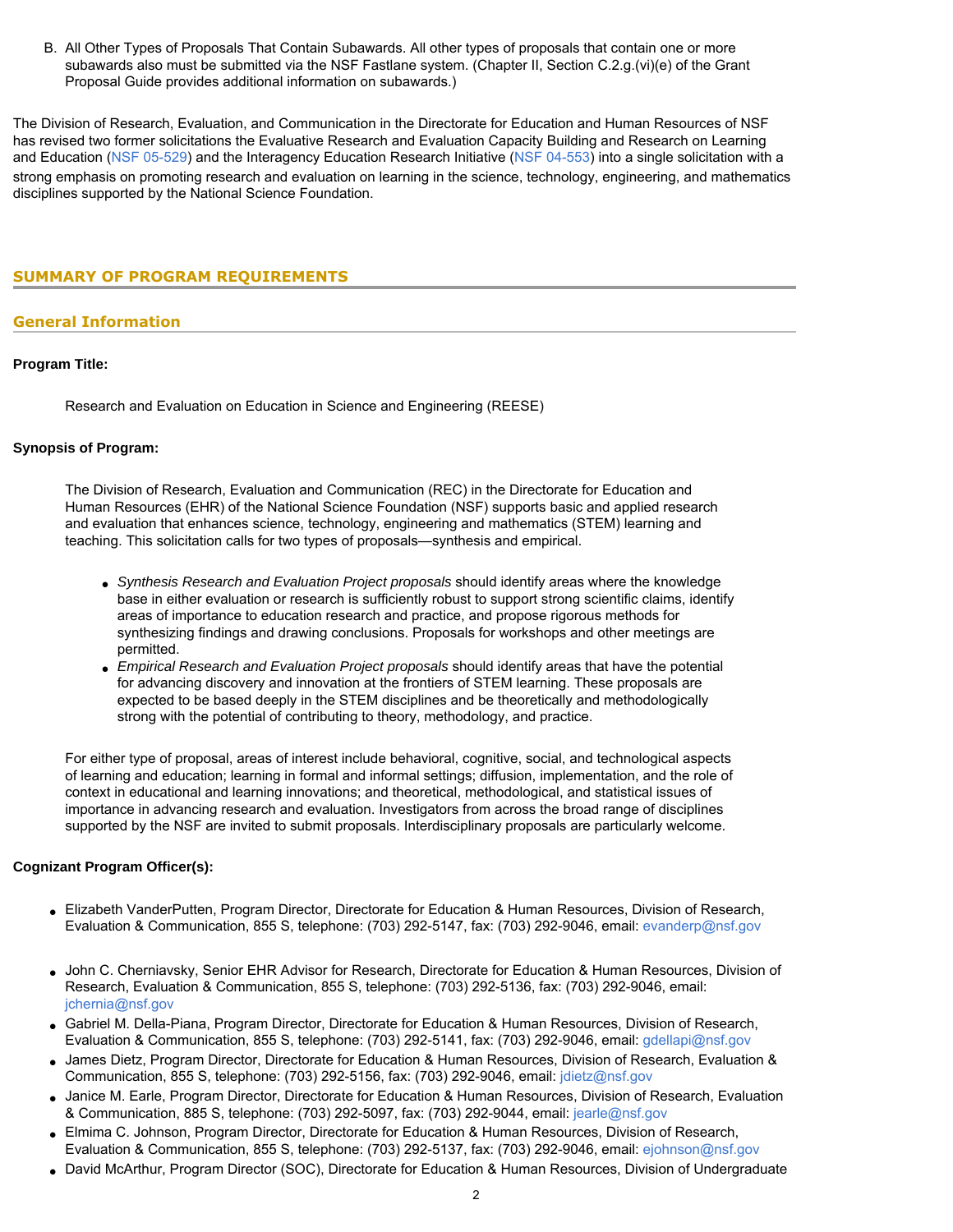Education, 840 N, telephone: (703) 292-4622, fax: (703) 292-9015, email: [dmcarthu@nsf.gov](mailto:dmcarthu@nsf.gov)

- N. Hari Narayanan, Program Director, Directorate for Education & Human Resources, Division of Research, Evaluation & Communication, 855 S, telephone: (703) 292-5182, fax: (703) 292-9046, email: [nnarayan@nsf.gov](mailto:nnarayan@nsf.gov)
- Gregg Solomon, Program Director, Directorate for Education & Human Resources, Division of Research, Evaluation & Communication, 855 S, telephone: (703) 292-8333, fax: (703) 292-9046, email: [gesolomo@nsf.gov](mailto:gesolomo@nsf.gov)
- Larry E. Suter, Program Director, Directorate for Education & Human Resources, Division of Research, Evaluation & Communication, 855 S, telephone: (703) 292-5144, fax: (703) 292-9046, email: [lsuter@nsf.gov](mailto:lsuter@nsf.gov)

## **Applicable Catalog of Federal Domestic Assistance (CFDA) Number(s):**

● 47.076 --- Education and Human Resources

# **Eligibility Information**

- **Organization Limit:** None Specified.
- **PI Eligibility Limit:** None Specified.
- **Limit on Number of Proposals:** None Specified.

# **Award Information**

- **Anticipated Type of Award:** Standard or Continuing Grant
- **Estimated Number of Awards:** 25 to 32 It is anticipated that between 15 and 20 Synthesis Research and Evaluation Project awards will be made and between 10 and 12 Empirical Research and Evaluation Project awards will be made.
- **Anticipated Funding Amount:** \$10,000,000 The maximum award for Synthesis Research and Evaluation projects is \$200,000 with a duration of 1 to 3 years. The maximum award size for Empirical Research and Evaluation Projects is \$1,000,000 with a duration of 3 to 5 years.

# **Proposal Preparation and Submission Instructions**

## **A. Proposal Preparation Instructions**

- **Letters of Intent:** Submission of Letters of Intent is required. Please see the full text of this solicitation for further information.
- **Full Proposal Preparation Instructions:**

The standard Grant Proposal Guide and NSF Grants.gov Application Guide guidelines apply to this solicitation.

- **Full proposals submitted via FastLane:** 
	- Grant Proposal Guide (GPG) Guidelines apply
- **Full proposals submitted via Grants.gov:**

NSF Grants.gov Application Guide: A Guide for the Preparation and Submission of NSF Applications via Grants.gov Guidelines apply (Note: The NSF Grants.gov Application Guide is available on the Grants.gov website and on the NSF website at: [http://www.nsf.gov/bfa/dias/policy/](http://www.nsf.gov/bfa/dias/policy/docs/grantsgovguide.pdf) [docs/grantsgovguide.pdf\)](http://www.nsf.gov/bfa/dias/policy/docs/grantsgovguide.pdf) To obtain copies of the Application Guide and Application Forms Package: click on the Apply tab on the Grants.gov website, then click on the Apply Step 1: Download a Grant Application Package and Application Instructions link and enter the funding opportunity number, (the program solicitation number without the NSF prefix) and press the Download Package button.

## **B. Budgetary Information**

- **Cost Sharing Requirements:** Cost Sharing is not required by NSF.
- **Indirect Cost (F&A) Limitations:** Not Applicable.
- **Other Budgetary Limitations:** Not Applicable.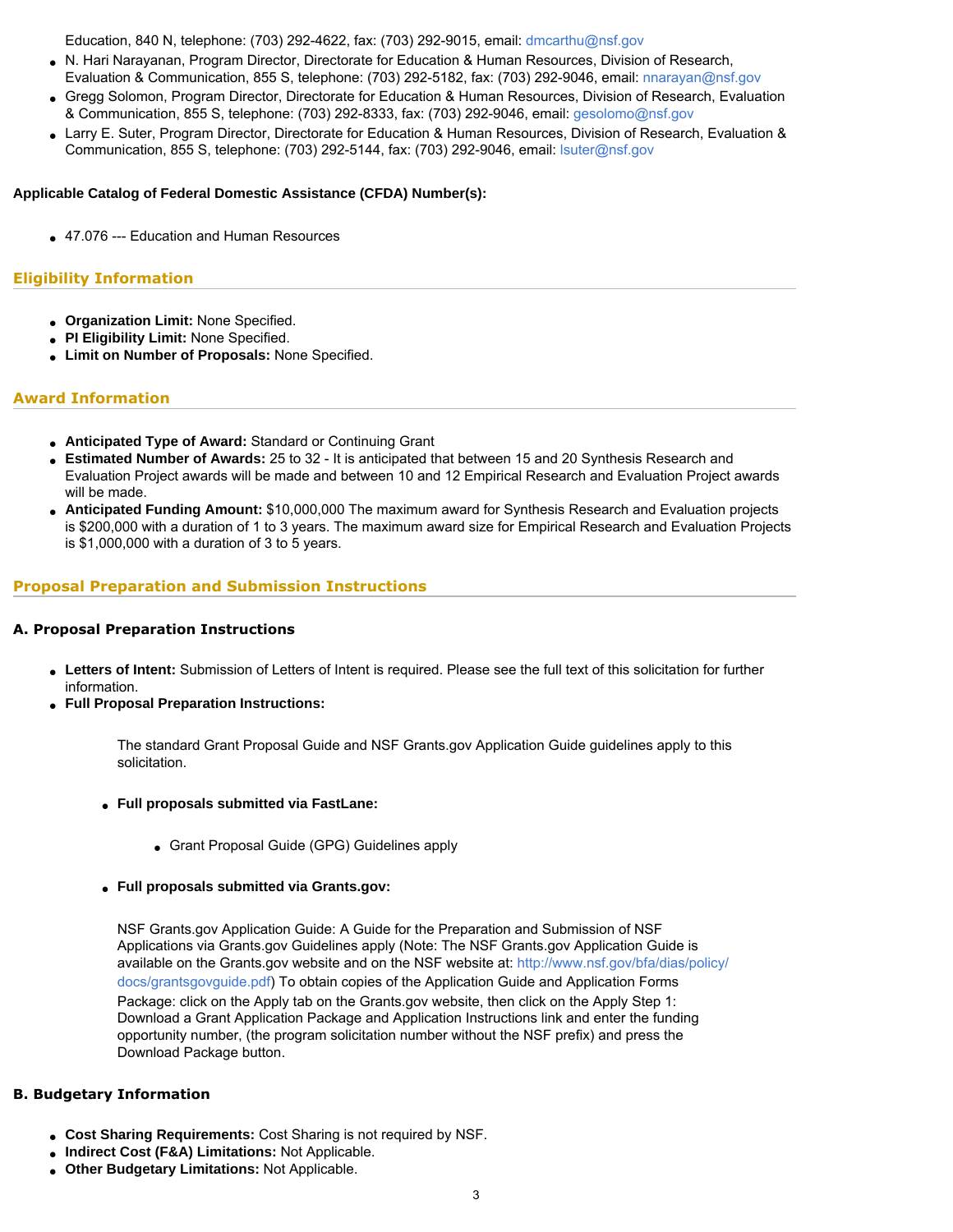#### ● **Letters of Intent** *(required):*

March 28, 2006

Required Letter of Intent for Synthesis Research and Evaluation Projects and Empirical Research and Evaluation Projects

● **Full Proposal Deadline Date(s)** (due by 5 p.m. submitter's local time):

May 15, 2006

Due Date for Empirical Research and Evaluation Project proposals

May 29, 2006

Due Date for Synthesis Research and Evaluation Project proposals

## **Proposal Review Information**

● **Merit Review Criteria:** National Science Board approved criteria apply.

# **Award Administration Information**

- **Award Conditions:** Standard NSF award conditions apply.
- **Reporting Requirements:** Standard NSF reporting requirements apply.

# <span id="page-3-0"></span>**TABLE OF CONTENTS**

#### **[Summary of Program Requirements](#page-1-0)**

- I. **[Introduction](#page-3-1)**
- II. **[Program Description](#page-4-0)**
- III. **[Eligibility Information](#page-6-0)**
- IV. **[Award Information](#page-6-1)**
- V. **[Proposal Preparation and Submission Instructions](#page-7-0)**
	- A. [Proposal Preparation Instructions](#page-7-0)
	- B. [Budgetary Information](#page-8-0)
	- C. [Due Dates](#page-8-1)
	- D. [FastLane/Grants.gov Requirements](#page-8-2)

## VI. **[Proposal Review Information](#page-9-0)**

- A. [NSF Proposal Review Process](#page-9-1)
- B. [Review Protocol and Associated Customer Service Standard](#page-10-0)

# VII. **[Award Administration Information](#page-10-1)**

- A. [Notification of the Award](#page-10-2)
- B. [Award Conditions](#page-10-3)
- C. [Reporting Requirements](#page-11-0)
- VIII. **[Contacts for Additional Information](#page-11-1)**
- <span id="page-3-1"></span>IX. **[Other Programs of Interest](#page-12-0)**

## **I. INTRODUCTION**

**About the National Science Foundation and the Directorate for Education and Human Resources**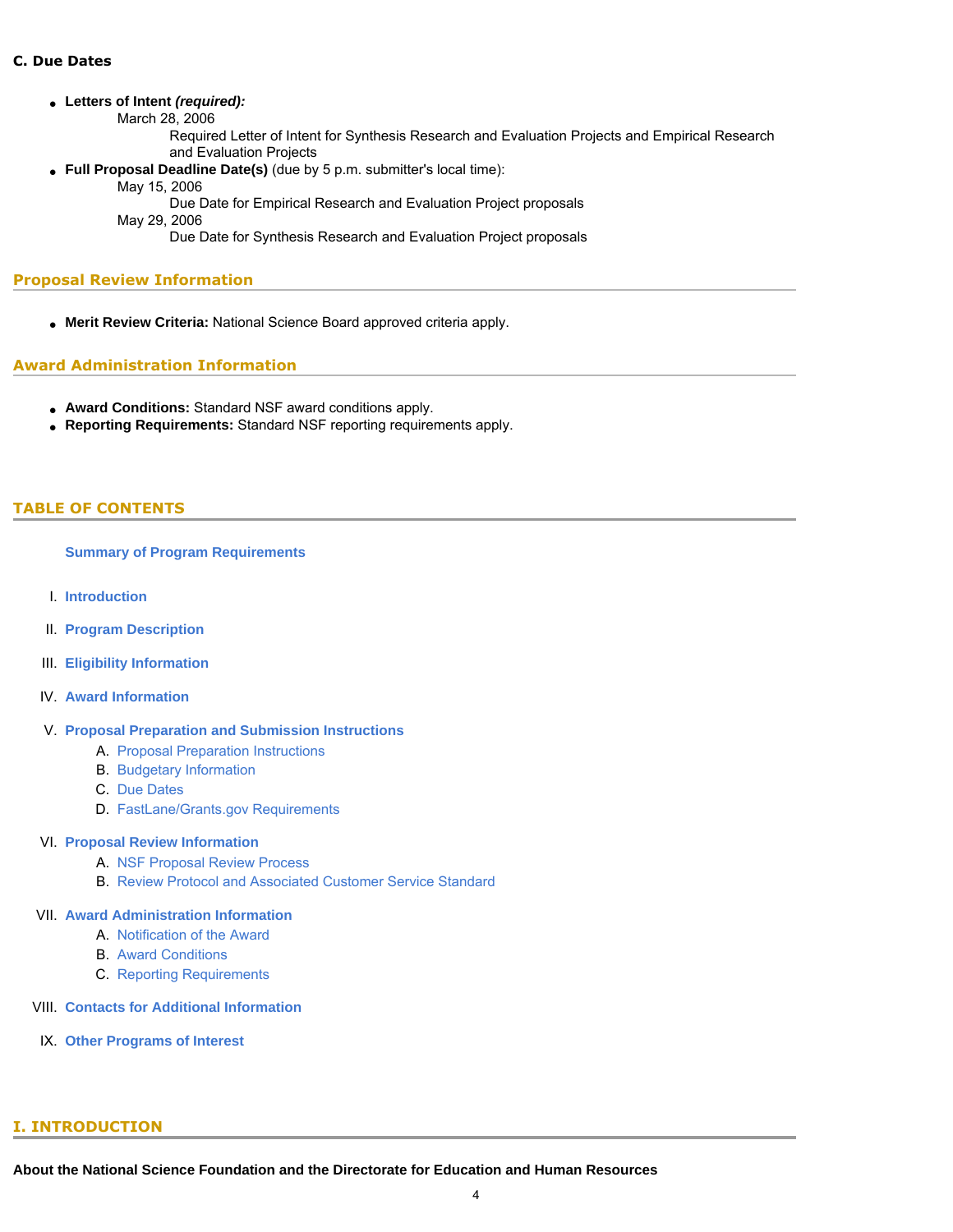The National Science Foundation (NSF) is charged with promoting the vitality of the nation's science, technology, engineering and mathematics (STEM) research and education enterprises. As one part of that mission, the Directorate for Education and Human Resources (EHR) has primary responsibility for NSF's efforts to provide national and research-based leadership in STEM. EHR promotes four goals in fulfilling this responsibility:

- 1. Prepare the next generation of STEM professionals and attract more U.S. citizens and permanent residents to these careers.
- 2. Increase the technological and scientific literacy of all U.S. citizens and residents so that they can participate responsibly in an increasingly technological society and acquire knowledge of science, technology, engineering, and mathematics that is appropriate to the development of workforce skills and life-long career opportunities.
- 3. Broaden participation of all groups and increase achievement in STEM.
- 4. Attend to critical workforce needs requiring significant math and science skills and knowledge, by attracting new people to these STEM careers and by providing support for the development of the current workforce.

To reach these goals, the Directorate sponsors programs in the Divisions of Elementary, Secondary, and Informal Education (ESIE), Undergraduate Education (DUE), Graduate Education (DGE), Human Resource Development (HRD), the Experimental Program to Stimulate Competitive Research (EPSCoR), and the Division of Research, Evaluation, and Communication (REC). The Directorate also supports the Math and Science Partnerships (MSP).

#### **About the Division of Research, Evaluation, and Communication**

The mission of the Division of Research, Evaluation, and Communication (REC) is: (1) to advance discovery and innovation at the frontiers of STEM learning; (2) to serve as the intellectual hub that unites education research and evaluation activities across the Foundation; and (3) to help coordinate the Foundation's education research and evaluation efforts with those of other government agencies. REC advances its mission by developing an interdisciplinary research and evaluation portfolio focusing on core scientific questions of learning in real and emerging educational contexts, from preschool through adulthood.

REC has funded research and evaluation projects on learning and education in STEM in order to enhance the knowledge base and improve educational practice, to increase the capacity of these communities to conduct and communicate the results of their research, and to broaden participation and promote equity. Its principal grant programs have been Research on Learning and Education (ROLE), Evaluative Research and Evaluation Capacity Building (EREC), Interagency Education Research Initiative (IERI), and Faculty Early Career Development (CAREER). Projects supported by these REC programs have made significant contributions to a broad range of important educational research areas.

Through the present solicitation for Research and Evaluation on Education in Science and Engineering (REESE), REC seeks to lay the foundation for advancing its program portfolio. Proposals are solicited in two general categories:

- Synthesis Research and Evaluation Projects
- Empirical Research and Evaluation Projects

## <span id="page-4-0"></span>**II. PROGRAM DESCRIPTION**

#### **Synthesis Research and Evaluation Projects**

REESE seeks proposals that synthesize research and evaluation with the aims of accumulating knowledge generated by past studies and identifying new research and evaluation opportunities in STEM education and learning. Progress in fields such as education research and evaluation requires the integration of insights from a broad range of research traditions and literatures. Unfortunately, this integration too rarely occurs. As a result, research efforts are fragmented so that, for example, expert knowledge of specific disciplinary content (such as resides in a department of physics) may not be brought into contact with expert knowledge about the development of learning (such as resides in a department of cognitive science) which, in turn, may not be brought into contact with expert knowledge of classroom implementation (such as resides in a department of teacher development). The fragmentation of research efforts also impedes efforts to explore, systematically and productively, the various research and evaluation methods considered appropriate for investigating questions across disciplines.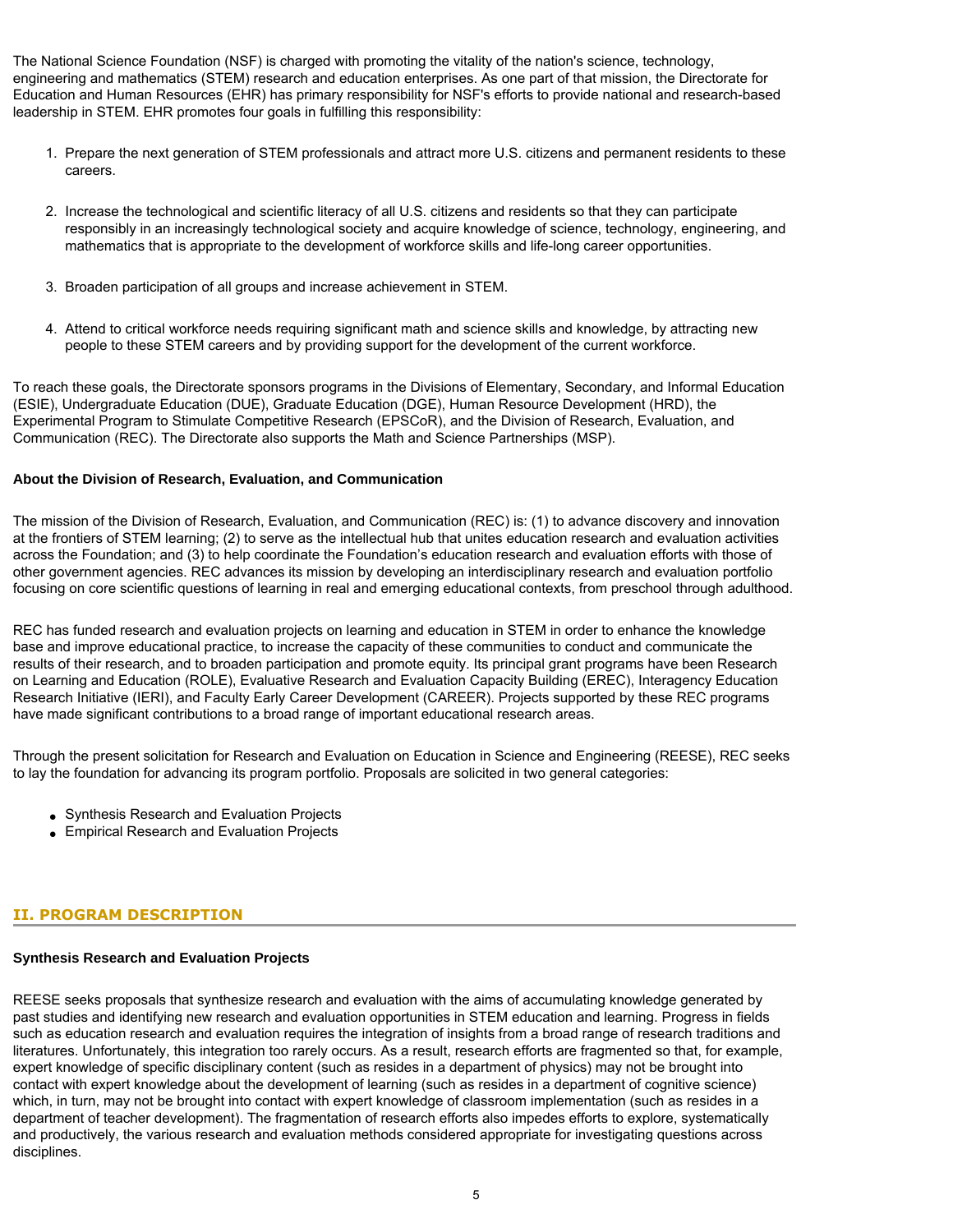In order to address the challenges such fragmentation poses, REESE is providing an opportunity, through this solicitation, for researchers to synthesize knowledge on topics of national importance and to identify new research and evaluation opportunities. Proposals should identify areas where the existing research-based knowledge is compelling, appropriate for synthesis, and important to research and/or practice. It must describe the methodology that will be used to synthesize the existing research and to ensure conclusions and recommendations are rigorously derived from the work. Finally, the proposal must explain how the proposed synthesis has implications, whether direct or indirect, for the enhancement of STEM learning and education.

The syntheses invited under this program may be produced by a number of mechanisms. These include (but are not limited to): meta-analyses or new analyses of extant data; the identification and explanation of divergent research findings; literature surveys and other activities resulting in white papers that consolidate the state of research knowledge and identify gaps in it; and other activities, such as workshops or conferences, that address the consolidation of STEM educational research and evaluation and that yield visible, high-quality contributions to the literature.

A successful proposal will identify and justify why the area of study is of national importance, how the study might lay the groundwork for future research and evaluation that will lead to new discoveries in learning and education in STEM, and how it might enhance practice. Syntheses may also help to identify unproductive areas of study, theoretical claims, methodologies, or means of analysis that have been undermined empirically or logically, especially if such areas or approaches continue to exert undue influence on educational research or practice.

Below are some examples of the type of work that is welcomed under this solicitation. These examples do not constitute an exhaustive or mutually exclusive set of priorities.

- Syntheses of behavioral, cognitive, social, and technological aspects of the foundations of learning and education in STEM disciplines and across different populations. The synthesized research could identify compelling and innovative bridges between research in the cognitive and social sciences and research on learning and education within STEM content domains.
- Syntheses of learning in formal and informal settings could address what is known about learning and teaching in specific content areas, the development of expertise in an area over time, or the effectiveness of teaching practices, including technologically supported instruction. Results of these syntheses should provide a strong evidentiary base to support sustained improvement in STEM educational practice.
- Syntheses in the diffusion of educational innovations. Projects could examine demographic or contextual factors that affect how successfully innovations are spread, adopted, and implemented across changes in scale – whether such change is from individual to group, laboratory to field, classroom to higher organizational levels, or across place and time. Syntheses should further indicate which specific findings are ready for broad implementation, which findings remain to be tested in different contexts, and which findings should be re-examined.
- Syntheses may also address topics concerning theoretical, methodological, and statistical issues important to research and evaluation in education and learning in the context of STEM. Synthesis efforts may focus on where specific methodological, statistical, and measurement advancements have yielded valuable insights and discoveries. In addition, such work could examine various approaches used to study a particular problem with the aim of contributing insights about how that problem might be advanced by further developments and applications in method and theory.
- Syntheses addressing factors that contribute to broadening the participation of members of groups underrepresented in education research and evaluation are welcome. Investigators are encouraged to consider these factors in other synthesis areas as well.

Successful synthesis projects will explain why the topic is of importance to the enhancement of STEM learning; describe a rigorous methodology for synthesizing the research, and for validating conclusions and recommendations; and have clear plans for publications in peer reviewed journals as well as for widespread dissemination of materials of use to policy-makers and practitioners.

## **Empirical Research and Evaluation Projects**

REESE seeks strategically important research studies that advance discovery and innovation at the frontiers of STEM learning. Advances in many related fields have transformed research on STEM learning and education in recent years. These developments have contributed to an emerging, multidisciplinary science of learning that bears directly on the educational and research goals of NSF. REESE welcomes proposals that seek to understand how to produce significant improvements in STEM learning through a comprehensive approach that contributes to research frontiers in both human learning and in the educational environments and systems that are structured to support STEM teaching and learning. REESE also seeks projects to increase the capacity and breadth of the research and evaluation communities contributing to these frontiers.

REESE encourages projects that reconcile basic research, evaluation, and educational practice, and that generate hypotheses from one disciplinary area that can be tested and refined in another in the support of content learning in the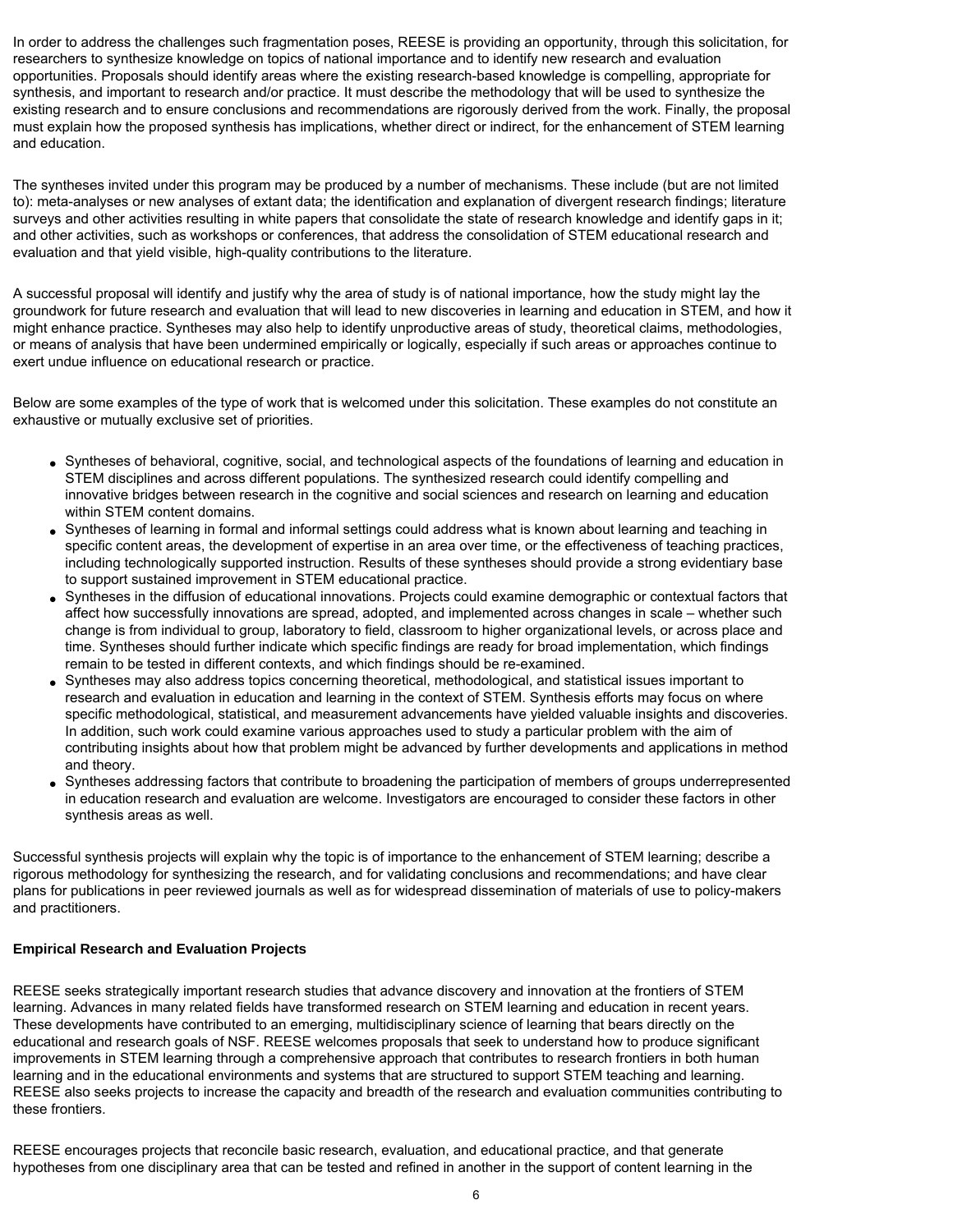STEM disciplines. Funded research and evaluation projects are expected to enable the community to integrate investigations of learning into educational contexts effectively, to build and strengthen cross-disciplinary communities of research, and to advance the knowledge base within and across the relevant disciplines.

Examples of the type of work invited under this solicitation follow. They do not constitute an exhaustive or mutually exclusive set of priorities.

- Studies of behavioral, cognitive, social, and technological aspects of the foundations of learning and education in STEM disciplines and across different populations. Proposed projects could build compelling and innovative bridges between research in the cognitive and social sciences and research on learning and education within STEM content domains.
- Studies of learning in formal and informal settings through traditional and alternative media/technologies could address the learning and teaching of specific content areas, the development of expertise in an area over time, or the effectiveness of teaching practices, including technologically supported instruction. Results of these studies should significantly contribute to an evidentiary base to support sustained improvement in STEM educational practice.
- Studies of the diffusion of educational innovations. Projects could explore demographic or contextual factors that affect how successful innovations are spread, adopted, and implemented across changes in scales– whether such change is from individual to group, laboratory to field, classroom to higher organizational levels, or across place and time.
- Studies may also address topics concerning theoretical, methodological, and statistical issues important to advancing research and evaluation in education and learning in the context of STEM. Such projects must have important implications for research and evaluation methodological practice drawn from empirical foundations.

Successful empirical proposals must meet, as appropriate to the goals of the project, the following requirements:

- The project must advance the frontiers of knowledge and discovery. Proposals should rigorously address core research or evaluation questions that will enable the research and education communities to make advancements of national importance in improving STEM learning, from preschool through adulthood.
- Projects must be deeply rooted in one or more specific STEM content domains. Proposals should describe how the project will exploit significant scientific research questions at the intersection of specific STEM domains and the domains of education and learning. Appropriate expertise in the relevant STEM domains and in education or social science research and evaluation should be clearly represented on the proposed project team.
- Projects must advance theory and method. Proposals should show a logical and coherent union of theory and method based on appropriate literatures. In addition, proposals should describe how the proposed research or evaluation could result in significant advancements in theory, method, and practice that could be built upon by others in the STEM education communities.
- Projects must advance human resource development and promote efforts to broaden participation in science and engineering. Proposals should describe how the project will further the nation's capacity to educate future generations of scientists, engineers, educators, and evaluators.

## **Evaluation Plan**

Both Synthesis Research and Evaluation Projects, and Empirical Research and Evaluation Projects must have an evaluation plan, including performance indicators and other specific measures, that will be used by the project team to assess the project's success in meeting its goals and objectives. Although each project should propose its own measures, some later standardization is anticipated so that NSF can conduct a program-wide evaluation of the quality and effectiveness of programs.

# <span id="page-6-0"></span>**III. ELIGIBILITY INFORMATION**

The categories of proposers identified in the [Grant Proposal Guide](http://www.nsf.gov/pubsys/ods/getpub.cfm?gpg) are eligible to submit proposals under this program announcement/solicitation.

#### <span id="page-6-1"></span>**IV. AWARD INFORMATION**

Estimated program budget, number of awards and average award size/duration are subject to the availability of funds.

NSF expects to make standard or continuing grant awards. The estimated number of awards will be 25 to 32. It is anticipated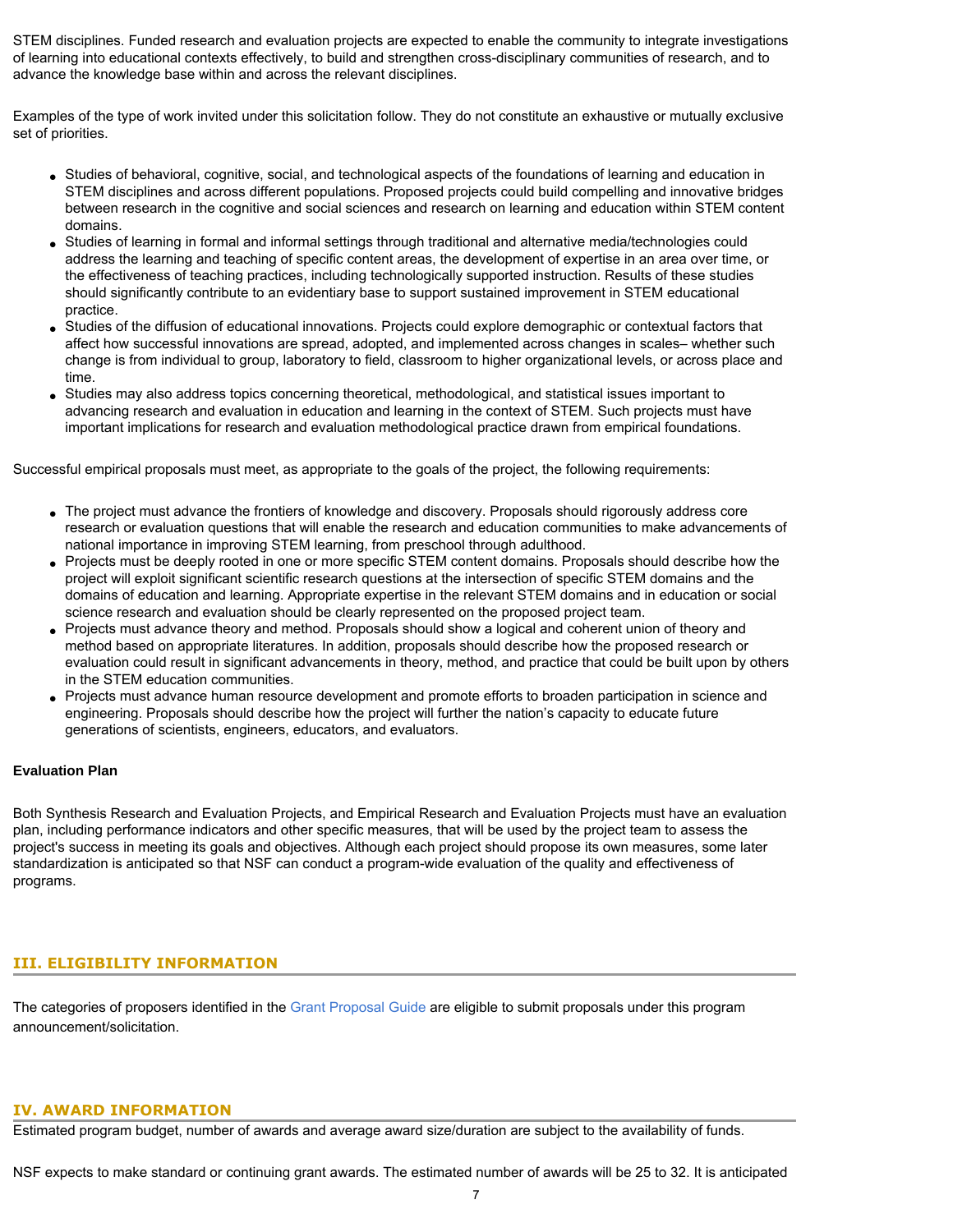that between 15 and 20 Synthesis Research and Evaluation Project awards will be made. It is anticipated that between 10 and 12 Empirical Research and Evaluation Project awards will be made. The anticipated funding amount is \$10,000,000. The maximum award for Synthesis Research and Evaluation projects is \$200,000 with a duration of 1 to 3 years. The maximum award size for Empirical Research and Evaluation Projects is \$1,000,000 with a duration of 3 to 5 years.

# <span id="page-7-0"></span>**V. PROPOSAL PREPARATION AND SUBMISSION INSTRUCTIONS**

# **A. Proposal Preparation Instructions**

## **Letters of Intent** *(required):*

Letters of Intent must be submitted via FastLane using the Letter of Intent module in FastLane, even if the full proposal will be submitted via Grants.gov. Letters of Intent are required for Synthesis Research and Evaluation Projects, and Empirical Research and Evaluation Projects. A letter of intent normally contains the PI and co-PI's names, a proposed title, a list of possible participating organizations (if applicable), and a synopsis that describes the work in sufficient detail to permit an appropriate selection of reviewers.

#### **Full Proposal Instructions:**

In furtherance of the President's Management Agenda, in Fiscal Year 2006, NSF has identified programs that will offer proposers the option to utilize Grants.gov to prepare and submit proposals. Grants.gov provides a single Government-wide portal for finding and applying for Federal grants online.

Proposers may opt to submit proposals in response to this Program Solicitation via Grants.gov or via the NSF FastLane system.

• Proposals submitted via the FastLane system:

Proposals submitted in response to this Program Solicitation via FastLane should be prepared and submitted in accordance with the general guidelines contained in the NSF Grant Proposal Guide (GPG). The complete text of the GPG is available electronicall on the NSF Webside at: [http://www.nsf.gov/publications/](http://www.nsf.gov/publications/pub_summ.jsp?ods_key=gpg) [pub\\_summ.jsp?ods\\_key=gpg.](http://www.nsf.gov/publications/pub_summ.jsp?ods_key=gpg) Paper copies of the GPG may be obtained from the NSF Publications Clearinghouse, telephone (703) 292-7827 or by e-mail from [pubs@nsf.gov.](mailto:pubs@nsf.gov)

• Proposals submitted via Grants.gov:

Proposals submitted in response to this Program Solicitation via Grants.gov should be prepared and submitted in accordance with the NSF Grants.gov Application Guide: A Guide for the Preparation and Submission of NSF Applications via Grants.gov. The complete text of the NSF Grants.gov Application Guide is available on the Grants.gov website and on the NSF website at: ([http://www.nsf.gov/bfa/dias/policy/docs/](http://www.nsf.gov/bfa/dias/policy/docs/grantsgovguide.pdf) [grantsgovguide.pdf\)](http://www.nsf.gov/bfa/dias/policy/docs/grantsgovguide.pdf). To obtain copies of the Application Guide and Application Forms Package, click on the Apply tab on the Grants.gov site, then click on the Apply Step 1: Download a Grant Application Package and Application Instructions link and enter the funding opportunity number, i.e, the Program Solicitation Number, and press the Download Package button. Paper copies of the Grants.gov Application Guide also may be obtained from the NSF Publications Clearinghouse, telephone (703) 292-7827 or by e-mail from [pubs@nsf.](mailto:pubs@nsf.gov) [gov](mailto:pubs@nsf.gov).

In determining which method to utilize in the electronic preparation and submission of the proposal, please note the following:

- A. Collaborative Proposals. All collaborative proposals must be submitted via the NSF FastLane system. This includes collaborative proposals submitted:
	- by one organization (and which includes one or more subawards); or
	- as separate submissions from multiple organizations.

Proposers are advised that collaborative proposals submitted in response to this Program Solicitation via Grants.gov will be requested to be withdrawn and proposers will need to resubmit these proposals via the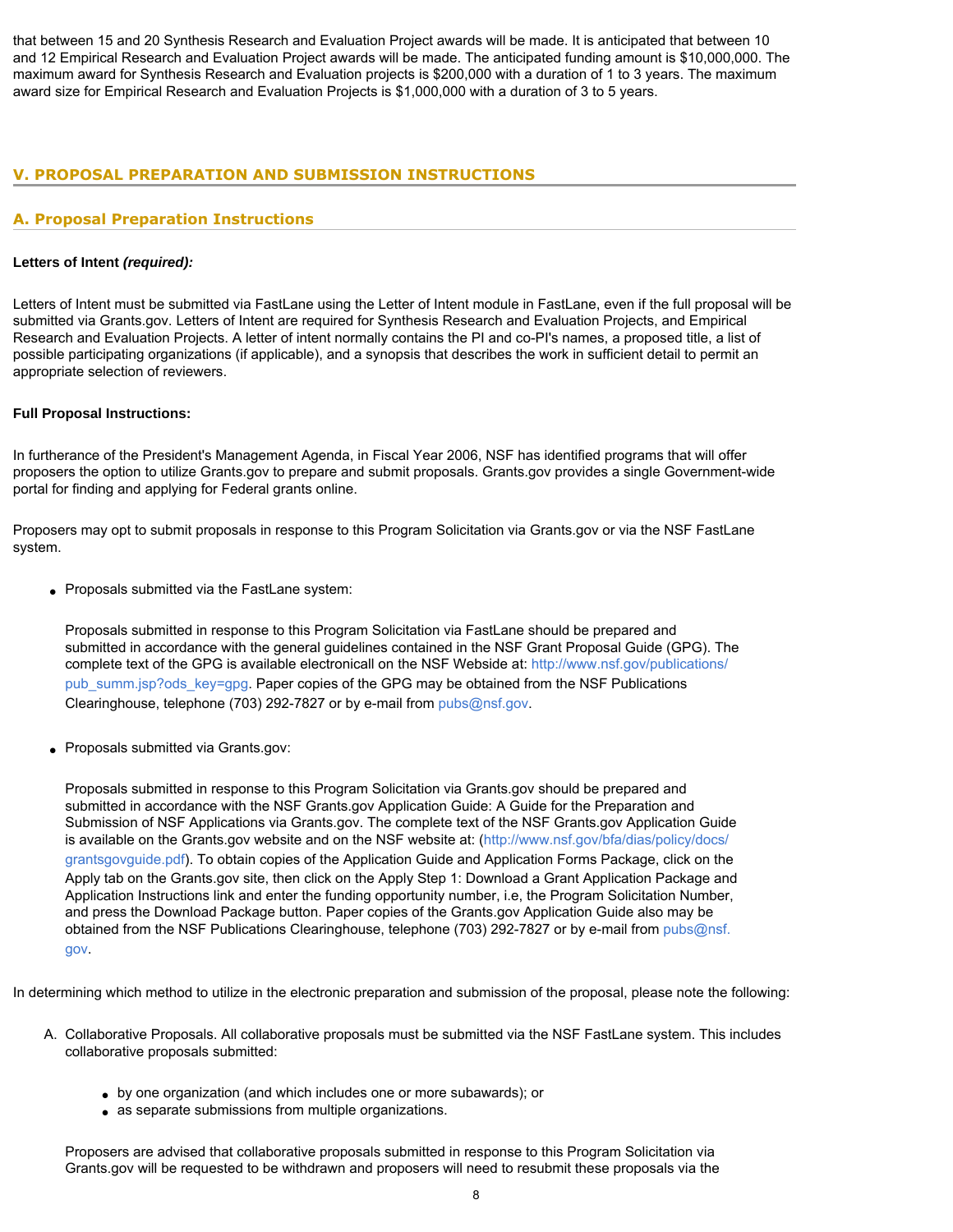NSF FastLane system. (Chapter II, Section D.3 of the Grant Proposal Guide provides additional information on collaborative proposals.)

B. All Other Types of Proposals That Contain Subawards. All other types of proposals that contain one or more subawards also must be submitted via the NSF Fastlane system. (Chapter II, Section C.2.g.(vi)(e) of the Grant Proposal Guide provides additional information on subawards.)

# <span id="page-8-0"></span>**B. Budgetary Information**

#### **Cost Sharing:**

Cost sharing is not required by NSF in proposals submitted under this Program Solicitation.

#### <span id="page-8-1"></span>**C. Due Dates**

Proposals must be submitted by the following date(s):

#### **Letters of Intent** *(required):*

March 28, 2006

Required Letter of Intent for Synthesis Research and Evaluation Projects and Empirical Research and Evaluation Projects

**Full Proposal Deadline(s)** (due by 5 p.m. submitter's local time):

May 15, 2006

Due Date for Empirical Research and Evaluation Project proposals

May 29, 2006

Due Date for Synthesis Research and Evaluation Project proposals

## <span id="page-8-2"></span>**D. FastLane/Grants.gov Requirements**

#### ● **For Proposals Submitted Via FastLane:**

Detailed technical instructions for proposal preparation and submission via FastLane are available at: [https://](https://www.fastlane.nsf.gov/a1/newstan.htm) [www.fastlane.nsf.gov/a1/newstan.htm](https://www.fastlane.nsf.gov/a1/newstan.htm). For FastLane user support, call the FastLane Help Desk at 1-800- 673-6188 or e-mail [fastlane@nsf.gov](mailto:fastlane@nsf.gov). The FastLane Help Desk answers general technical questions related to the use of the FastLane system. Specific questions related to this program solicitation should be referred to the NSF program staff contact(s) listed in Section VIII of this solicitation.

**Submission of Electronically Signed Cover Sheets.** The Authorized Organizational Representative (AOR) must electronically sign the proposal Cover Sheet to submit the required proposal certifications (see Chapter II, Section C of the Grant Proposal Guide for a listing of the certifications). The AOR must provide the required electronic certifications within five working days following the electronic submission of the proposal. Proposers are no longer required to provide a paper copy of the signed Proposal Cover Sheet to NSF. Further instructions regarding this process are available on the FastLane Website at: [http://www.](http://www.fastlane.nsf.gov/) [fastlane.nsf.gov/](http://www.fastlane.nsf.gov/)

#### ● **For Proposals Submitted Via Grants.gov:**

Before using Grants.gov for the first time, each organization must register to create an institutional profile. Once registered, the applicant's organization can then apply for any federal grant on the Grants.gov website. The Grants.gov's Grant Community User Guide is a comprehensive reference document that provides technical information about Grants.gov. Proposers can download the User Guide as a Microsoft Word document or as a PDF document. The Grants.gov User Guide is available at: [http://www.grants.gov/](http://www.grants.gov/CustomerSupport) [CustomerSupport.](http://www.grants.gov/CustomerSupport) In addition, the NSF Grants.gov Application Guide provides additional technical guidance regarding preparation of proposals via Grants.gov. For Grants.gov user support, contact the Grants.gov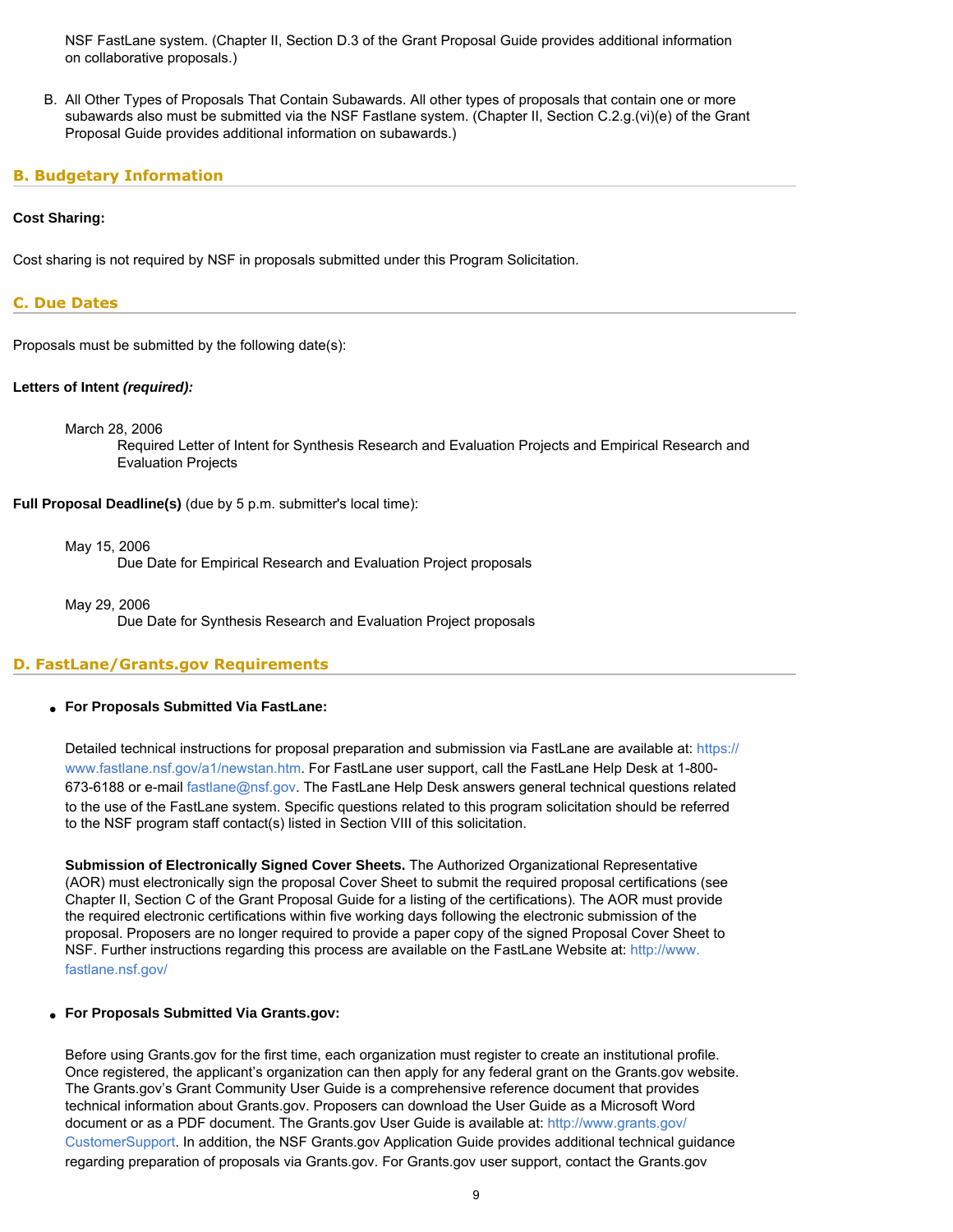Contact Center at 1-800-518-4726 or by email: [support@grants.gov.](mailto:support@grants.gov) The Grants.gov Contact Center answers general technical questions related to the use of Grants.gov. Specific questions related to this program solicitation should be referred to the NSF program staff contact(s) listed in Section VIII of this solicitation.

**Submitting the Proposal:** Once all documents have been completed, the Authorized Organizational Representative (AOR) must submit the application to Grants.gov and verify the desired funding opportunity and agency to which the application is submitted. The AOR must then sign and submit the application to Grants.gov. The completed application will be transferred to the NSF FastLane system for further processing.

# <span id="page-9-1"></span><span id="page-9-0"></span>**VI. PROPOSAL REVIEW INFORMATION**

# **A. NSF Proposal Review Process**

Reviews of proposals submitted to NSF are solicited from peers with expertise in the substantive area of the proposed research or education project. These reviewers are selected by Program Officers charged with the oversight of the review process. NSF invites the proposer to suggest, at the time of submission, the names of appropriate or inappropriate reviewers. Care is taken to ensure that reviewers have no conflicts with the proposer. Special efforts are made to recruit reviewers from non-academic institutions, minority-serving institutions, or adjacent disciplines to that principally addressed in the proposal.

The National Science Board approved revised criteria for evaluating proposals at its meeting on March 28, 1997 [\(NSB 97-](http://www.nsf.gov/publications/pub_summ.jsp?ods_key=nsb9772) [72\)](http://www.nsf.gov/publications/pub_summ.jsp?ods_key=nsb9772). All NSF proposals are evaluated through use of the two merit review criteria. In some instances, however, NSF will employ additional criteria as required to highlight the specific objectives of certain programs and activities.

On July 8, 2002, the NSF Director issued [Important Notice 127,](http://www.nsf.gov/publications/pub_summ.jsp?ods_key=iin127) Implementation of new Grant Proposal Guide Requirements Related to the Broader Impacts Criterion. This Important Notice reinforces the importance of addressing both criteria in the preparation and review of all proposals submitted to NSF. NSF continues to strengthen its internal processes to ensure that both of the merit review criteria are addressed when making funding decisions.

In an effort to increase compliance with these requirements, the January 2002 issuance of the GPG incorporated revised proposal preparation guidelines relating to the development of the Project Summary and Project Description. Chapter II of the GPG specifies that Principal Investigators (PIs) must address both merit review criteria in separate statements within the onepage Project Summary. This chapter also reiterates that broader impacts resulting from the proposed project must be addressed in the Project Description and described as an integral part of the narrative.

Effective October 1, 2002, NSF will return without review proposals that do not separately address both merit review criteria within the Project Summary. It is believed that these changes to NSF proposal preparation and processing guidelines will more clearly articulate the importance of broader impacts to NSF-funded projects.

The two National Science Board approved merit review criteria are listed below (see the [Grant Proposal Guide](http://www.nsf.gov/publications/pub_summ.jsp?ods_key=gpg) Chapter III.A for further information). The criteria include considerations that help define them. These considerations are suggestions and not all will apply to any given proposal. While proposers must address both merit review criteria, reviewers will be asked to address only those considerations that are relevant to the proposal being considered and for which he/she is qualified to make judgments.

#### **What is the intellectual merit of the proposed activity?**

How important is the proposed activity to advancing knowledge and understanding within its own field or across different fields? How well qualified is the proposer (individual or team) to conduct the project? (If appropriate, the reviewer will comment on the quality of the prior work.) To what extent does the proposed activity suggest and explore creative and original concepts? How well conceived and organized is the proposed activity? Is there sufficient access to resources?

## **What are the broader impacts of the proposed activity?**

How well does the activity advance discovery and understanding while promoting teaching, training, and learning? How well does the proposed activity broaden the participation of underrepresented groups (e.g., gender, ethnicity, disability, geographic, etc.)? To what extent will it enhance the infrastructure for research and education, such as facilities, instrumentation, networks, and partnerships? Will the results be disseminated broadly to enhance scientific and technological understanding? What may be the benefits of the proposed activity to society?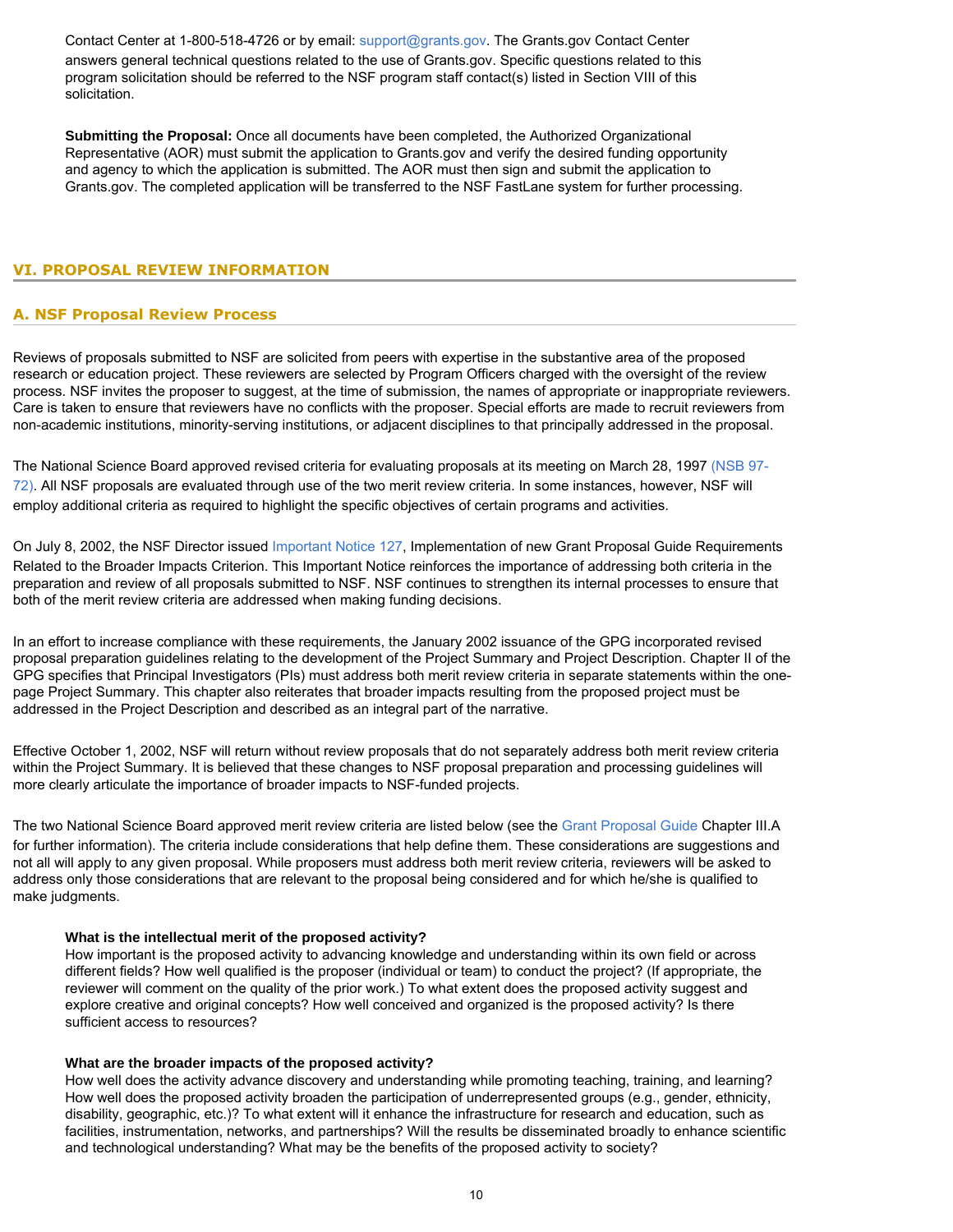NSF staff will give careful consideration to the following in making funding decisions:

#### *Integration of Research and Education*

One of the principal strategies in support of NSF's goals is to foster integration of research and education through the programs, projects, and activities it supports at academic and research institutions. These institutions provide abundant opportunities where individuals may concurrently assume responsibilities as researchers, educators, and students and where all can engage in joint efforts that infuse education with the excitement of discovery and enrich research through the diversity of learning perspectives.

#### *Integrating Diversity into NSF Programs, Projects, and Activities*

Broadening opportunities and enabling the participation of all citizens -- women and men, underrepresented minorities, and persons with disabilities -- is essential to the health and vitality of science and engineering. NSF is committed to this principle of diversity and deems it central to the programs, projects, and activities it considers and supports.

# <span id="page-10-0"></span>**B. Review Protocol and Associated Customer Service Standard**

All proposals are carefully reviewed by at least three other persons outside NSF who are experts in the particular field represented by the proposal. Proposals submitted in response to this announcement/solicitation will be reviewed by Ad Hoc and/or panel review.

Reviewers will be asked to formulate a recommendation to either support or decline each proposal. The Program Officer assigned to manage the proposal's review will consider the advice of reviewers and will formulate a recommendation.

A summary rating and accompanying narrative will be completed and submitted by each reviewer. In all cases, reviews are treated as confidential documents. Verbatim copies of reviews, excluding the names of the reviewers, are sent to the Principal Investigator/Project Director by the Program Director. In addition, the proposer will receive an explanation of the decision to award or decline funding.

NSF is striving to be able to tell proposers whether their proposals have been declined or recommended for funding within six months. The time interval begins on the closing date of an announcement/solicitation, or the date of proposal receipt, whichever is later. The interval ends when the Division Director accepts the Program Officer's recommendation.

In all cases, after programmatic approval has been obtained, the proposals recommended for funding will be forwarded to the Division of Grants and Agreements for review of business, financial, and policy implications and the processing and issuance of a grant or other agreement. Proposers are cautioned that only a Grants and Agreements Officer may make commitments, obligations or awards on behalf of NSF or authorize the expenditure of funds. No commitment on the part of NSF should be inferred from technical or budgetary discussions with a NSF Program Officer. A Principal Investigator or organization that makes financial or personnel commitments in the absence of a grant or cooperative agreement signed by the NSF Grants and Agreements Officer does so at their own risk.

# <span id="page-10-2"></span><span id="page-10-1"></span>**VII. AWARD ADMINISTRATION INFORMATION**

# **A. Notification of the Award**

Notification of the award is made to *the submitting organization* by a Grants Officer in the Division of Grants and Agreements. Organizations whose proposals are declined will be advised as promptly as possible by the cognizant NSF Program Division administering the program. Verbatim copies of reviews, not including the identity of the reviewer, will be provided automatically to the Principal Investigator. (See section VI.A. for additional information on the review process.)

# <span id="page-10-3"></span>**B. Award Conditions**

An NSF award consists of: (1) the award letter, which includes any special provisions applicable to the award and any numbered amendments thereto; (2) the budget, which indicates the amounts, by categories of expense, on which NSF has based its support (or otherwise communicates any specific approvals or disapprovals of proposed expenditures); (3) the proposal referenced in the award letter; (4) the applicable award conditions, such as Grant General Conditions (NSF-GC-1); \* or Federal Demonstration Partnership (FDP) Terms and Conditions \* and (5) any announcement or other NSF issuance that may be incorporated by reference in the award letter. Cooperative agreement awards are administered in accordance with NSF Cooperative Agreement Financial and Administrative Terms and Conditions (CA-FATC). Electronic mail notification is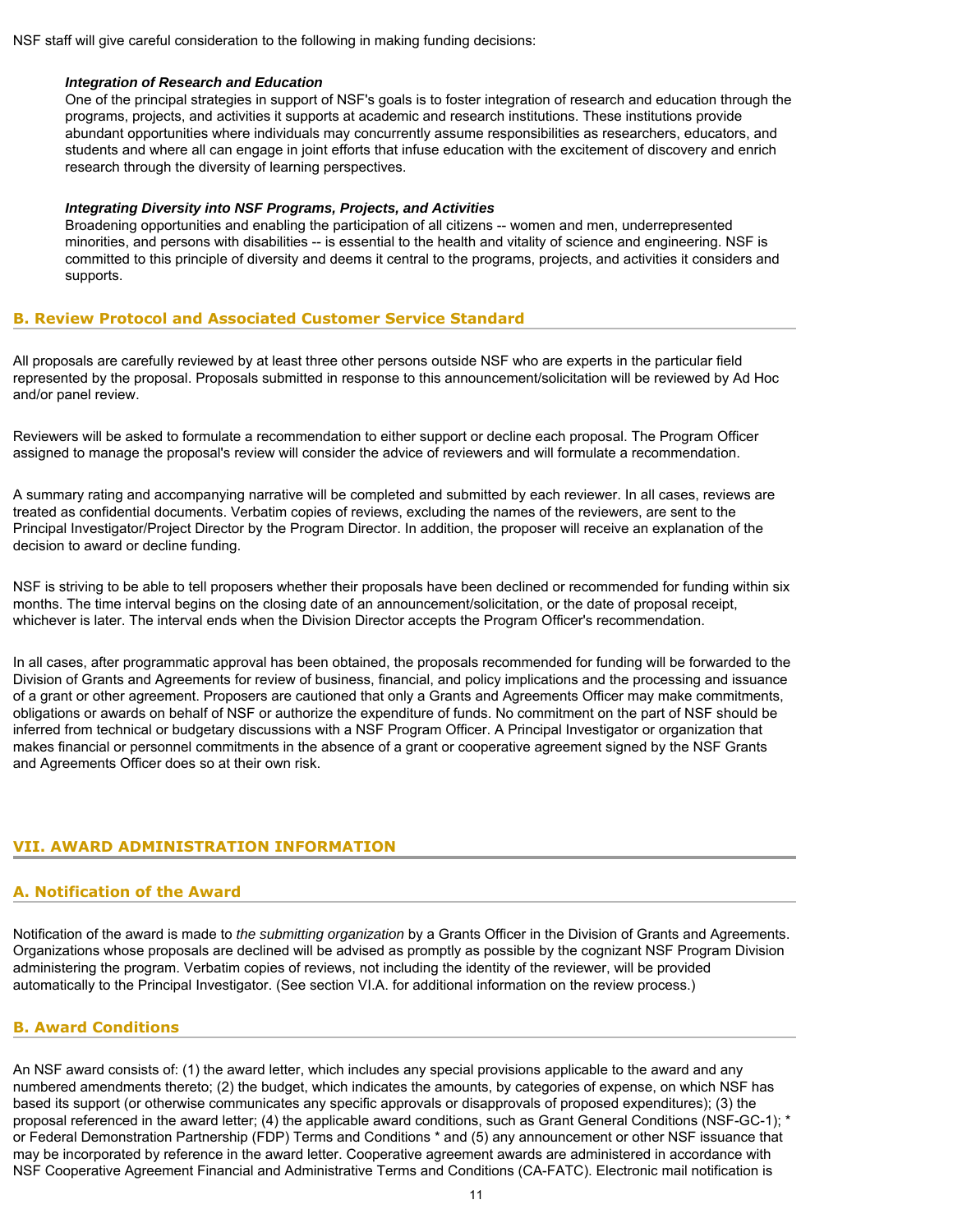the preferred way to transmit NSF awards to organizations that have electronic mail capabilities and have requested such notification from the Division of Grants and Agreements.

Consistent with the requirements of OMB Circular A-16, *Coordination of Geographic Information and Related Spatial Data Activities*, and the Federal Geographic Data Committee, all NSF awards that result in relevant geospatial data must be submitted to Geospatial One-Stop in accordance with the guidelines provided at: [www.geodata.gov.](http://www.geodata.gov)

More comprehensive information on NSF Award Conditions is contained in the NSF *Grant Policy Manual* (GPM) Chapter II, available electronically on the NSF Website at [http://www.nsf.gov/publications/pub\\_summ.jsp?ods\\_key=gpm](http://www.nsf.gov/publications/pub_summ.jsp?ods_key=gpm). The GPM is also for sale through the Superintendent of Documents, Government Printing Office (GPO), Washington, DC 20402. The telephone number at GPO for subscription information is (202) 512-1800. The GPM may be ordered through the GPO Website at [http://www.gpo.gov/.](http://www.gpo.gov/)

\*These documents may be accessed electronically on NSF's Website at<http://www.nsf.gov/awards/managing/>. Paper copies of these documents may be obtained from the NSF Publications Clearinghouse, telephone (703) 292-7827 or by e-mail from [pubs@nsf.gov](mailto:pubs@nsf.gov).

# <span id="page-11-0"></span>**C. Reporting Requirements**

For all multi-year grants (including both standard and continuing grants), the PI must submit an annual project report to the cognizant Program Officer at least 90 days before the end of the current budget period.

Within 90 days after the expiration of an award, the PI also is required to submit a final project report. Failure to provide final technical reports delays NSF review and processing of pending proposals for the PI and all Co-PIs. PIs should examine the formats of the required reports in advance to assure availability of required data.

PIs are required to use NSF's electronic project reporting system, available through FastLane, for preparation and submission of annual and final project reports. This system permits electronic submission and updating of project reports, including information on project participants (individual and organizational), activities and findings, publications, and other specific products and contributions. PIs will not be required to re-enter information previously provided, either with a proposal or in earlier updates using the electronic system.

# <span id="page-11-1"></span>**VIII. CONTACTS FOR ADDITIONAL INFORMATION**

General inquiries regarding this program should be made to:

- Elizabeth VanderPutten, Program Director, Directorate for Education & Human Resources, Division of Research, Evaluation & Communication, 855 S, telephone: (703) 292-5147, fax: (703) 292-9046, email: [evanderp@nsf.gov](mailto:evanderp@nsf.gov)
- John C. Cherniavsky, Senior EHR Advisor for Research, Directorate for Education & Human Resources, Division of Research, Evaluation & Communication, 855 S, telephone: (703) 292-5136, fax: (703) 292-9046, email: [jchernia@nsf.gov](mailto:jchernia@nsf.gov)
- Gabriel M. Della-Piana, Program Director, Directorate for Education & Human Resources, Division of Research, Evaluation & Communication, 855 S, telephone: (703) 292-5141, fax: (703) 292-9046, email: [gdellapi@nsf.gov](mailto:gdellapi@nsf.gov)
- James Dietz, Program Director, Directorate for Education & Human Resources, Division of Research, Evaluation & Communication, 855 S, telephone: (703) 292-5156, fax: (703) 292-9046, email: [jdietz@nsf.gov](mailto:jdietz@nsf.gov)
- Janice M. Earle, Program Director, Directorate for Education & Human Resources, Division of Research, Evaluation & Communication, 885 S, telephone: (703) 292-5097, fax: (703) 292-9044, email: [jearle@nsf.gov](mailto:jearle@nsf.gov)
- Elmima C. Johnson, Program Director, Directorate for Education & Human Resources, Division of Research, Evaluation & Communication, 855 S, telephone: (703) 292-5137, fax: (703) 292-9046, email: [ejohnson@nsf.gov](mailto:ejohnson@nsf.gov)
- David McArthur, Program Director (SOC), Directorate for Education & Human Resources, Division of Undergraduate Education, 840 N, telephone: (703) 292-4622, fax: (703) 292-9015, email: [dmcarthu@nsf.gov](mailto:dmcarthu@nsf.gov)
- N. Hari Narayanan, Program Director, Directorate for Education & Human Resources, Division of Research, Evaluation & Communication, 855 S, telephone: (703) 292-5182, fax: (703) 292-9046, email: [nnarayan@nsf.gov](mailto:nnarayan@nsf.gov)
- Gregg Solomon, Program Director, Directorate for Education & Human Resources, Division of Research, Evaluation & Communication, 855 S, telephone: (703) 292-8333, fax: (703) 292-9046, email: [gesolomo@nsf.gov](mailto:gesolomo@nsf.gov)
- Larry E. Suter, Program Director, Directorate for Education & Human Resources, Division of Research, Evaluation & Communication, 855 S, telephone: (703) 292-5144, fax: (703) 292-9046, email: [lsuter@nsf.gov](mailto:lsuter@nsf.gov)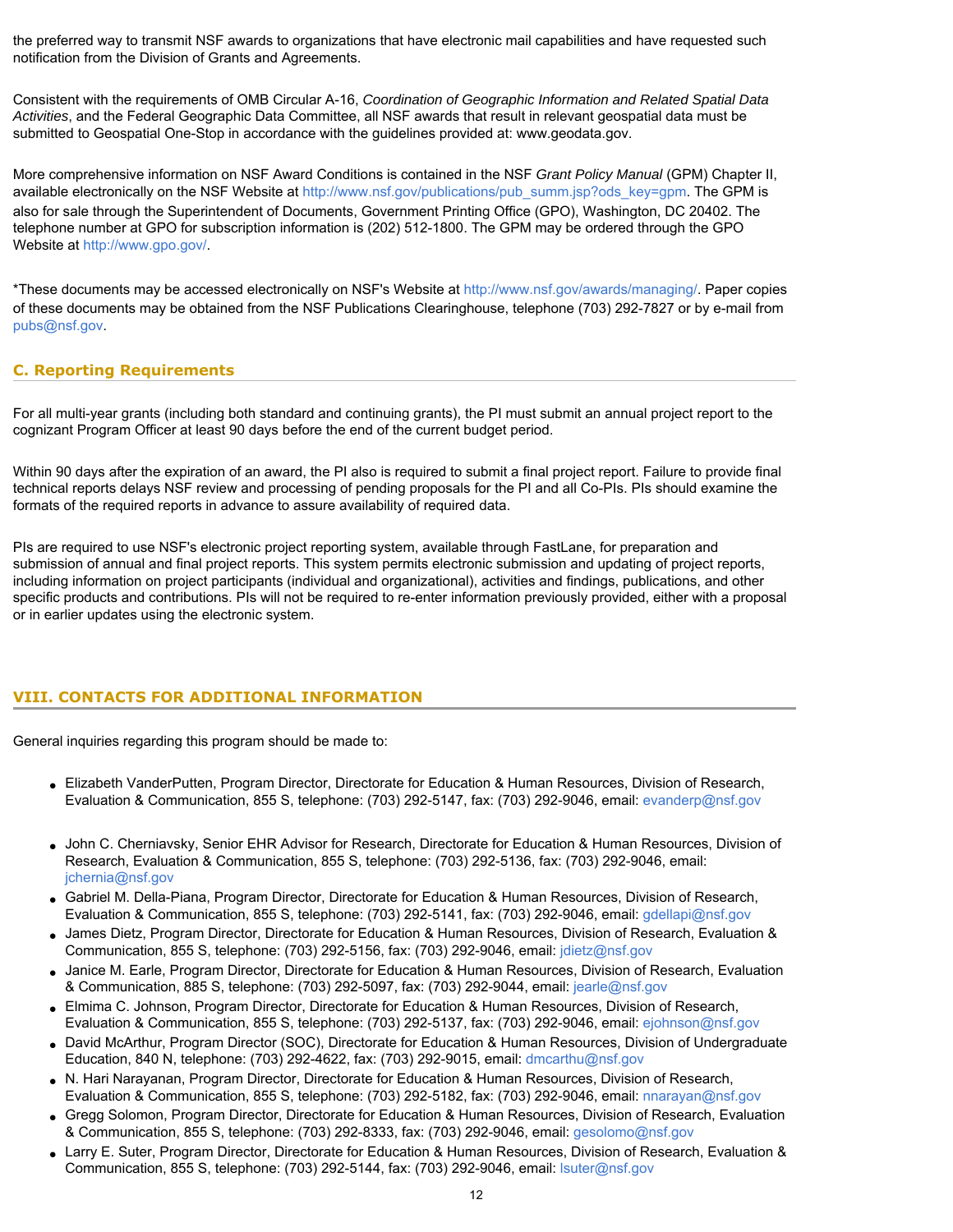For questions related to Grants.gov, contact:

• Grants.gov Contact Center: If the Authorized Organizational Representatives (AOR) has not received a confirmation message from Grants.gov within 48 hours of submission of application, please contact via telephone: 1-800-518- 4726; e-mail: [support@grants.gov](mailto:support@grants.gov).

For questions related to the use of FastLane, contact:

● DeMonica L. Parks, Program Specialist, Directorate for Education & Human Resources, Division of Research, Evaluation & Communication, 855 S, telephone: (703) 292-5167, fax: (703) 292-9046, email: [dparks@nsf.gov](mailto:dparks@nsf.gov)

# <span id="page-12-0"></span>**IX. OTHER PROGRAMS OF INTEREST**

The NSF *Guide to Programs* is a compilation of funding for research and education in science, mathematics, and engineering. The NSF *Guide to Programs* is available electronically at<http://www.nsf.gov/cgi-bin/getpub?gp>. General descriptions of NSF programs, research areas, and eligibility information for proposal submission are provided in each chapter.

Many NSF programs offer announcements or solicitations concerning specific proposal requirements. To obtain additional information about these requirements, contact the appropriate NSF program offices. Any changes in NSF's fiscal year programs occurring after press time for the *Guide to Programs* will be announced in the NSF [E-Bulletin](http://www.nsf.gov/home/ebulletin), which is updated daily on the NSF Website at [http://www.nsf.gov/home/ebulletin,](http://www.nsf.gov/home/ebulletin) and in individual program announcements/solicitations. Subscribers can also sign up for NSF's [MyNSF News Service \(http://www.nsf.gov/mynsf/](http://www.nsf.gov/mynsf/)) to be notified of new funding opportunities that become available.

# **ABOUT THE NATIONAL SCIENCE FOUNDATION**

The National Science Foundation (NSF) funds research and education in most fields of science and engineering. Awardees are wholly responsible for conducting their project activities and preparing the results for publication. Thus, the Foundation does not assume responsibility for such findings or their interpretation.

NSF welcomes proposals from all qualified scientists, engineers and educators. The Foundation strongly encourages women, minorities and persons with disabilities to compete fully in its programs. In accordance with Federal statutes, regulations and NSF policies, no person on grounds of race, color, age, sex, national origin or disability shall be excluded from participation in, be denied the benefits of, or be subjected to discrimination under any program or activity receiving financial assistance from NSF, although some programs may have special requirements that limit eligibility.

*Facilitation Awards for Scientists and Engineers with Disabilities* (FASED) provide funding for special assistance or equipment to enable persons with disabilities (investigators and other staff, including student research assistants) to work on NSF-supported projects. See the GPG Chapter II, Section D.2 for instructions regarding preparation of these types of proposals.